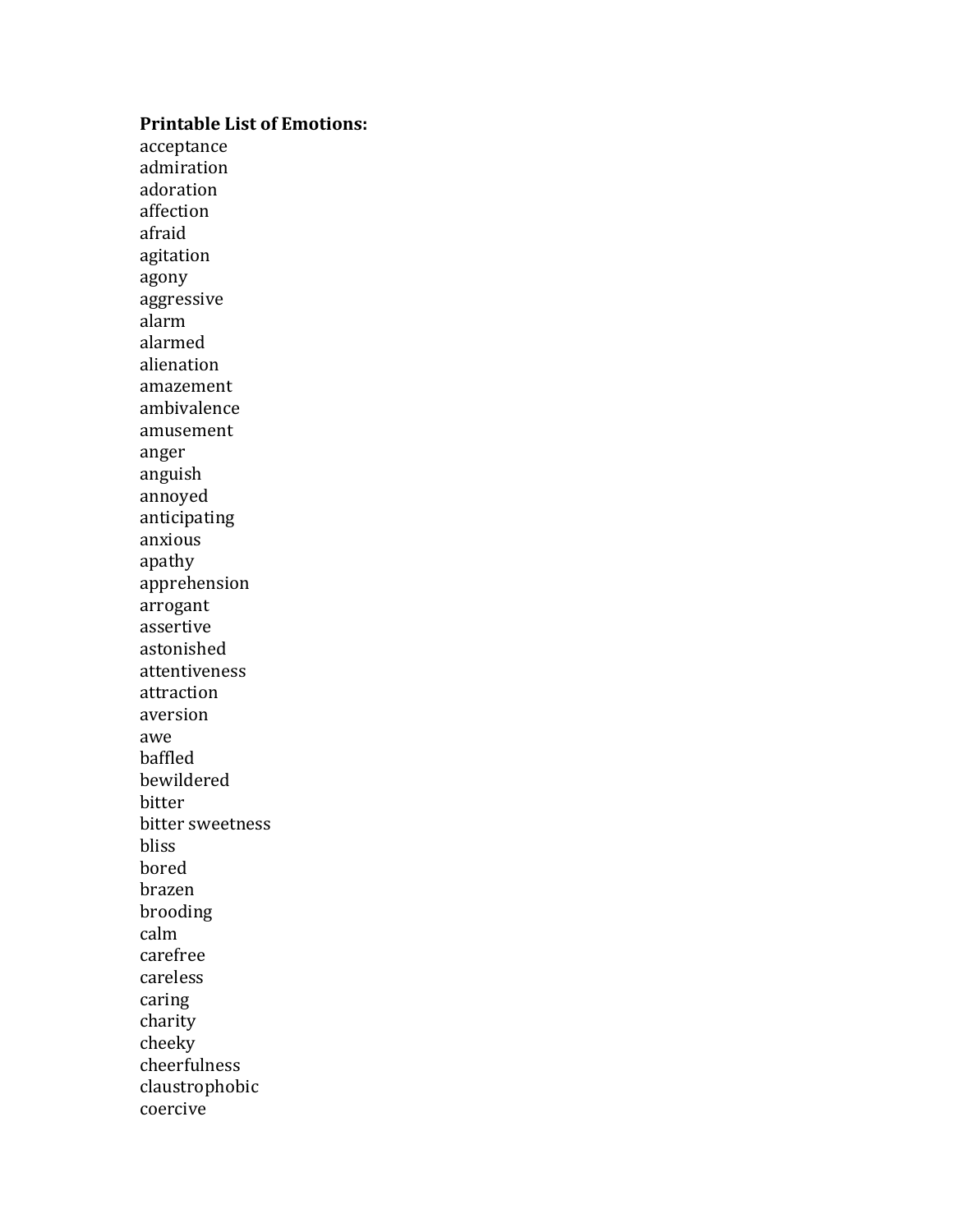comfortable confident confusion contempt content courage cowardly cruelty curiosity cynicism dazed dejection delighted demoralized depressed desire despair determined disappointment disbelief discombobulated discomfort discontentment disgruntled disgust disheartened dislike dismay disoriented dispirited displeasure distraction distress disturbed dominant doubt dread driven dumbstruck eagerness ecstasy elation embarrassment empathy enchanted enjoyment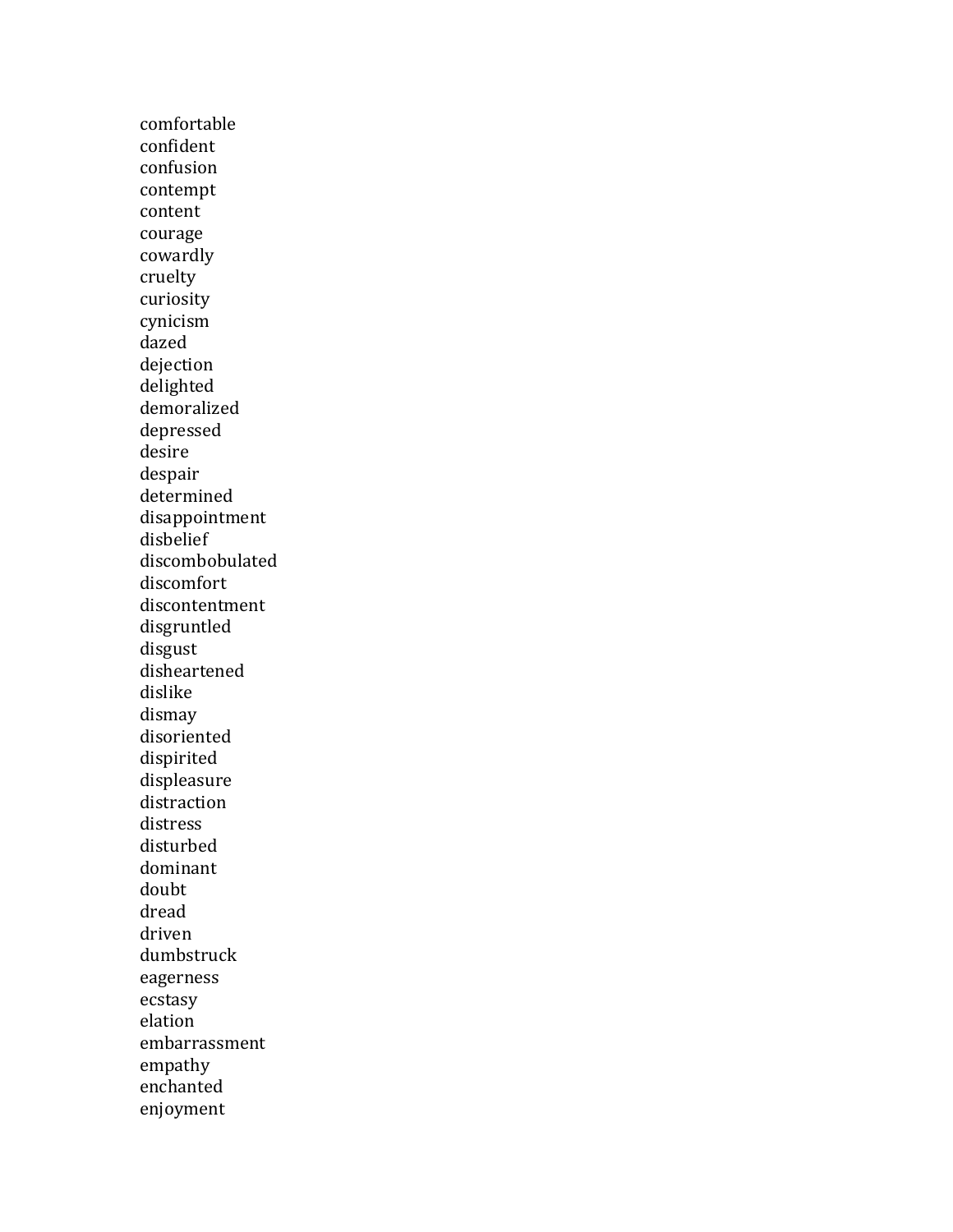enlightened ennui enthusiasm envy epiphany euphoria exasperated excitement expectancy fascination fear flakey focused fondness friendliness fright frustrated fury glee gloomy glumness gratitude greed grief grouchiness grumpiness guilt happiness hate hatred helpless homesickness hope hopeless horrified hospitable humiliation humility hurt hysteria idleness impatient indifference indignant infatuation infuriated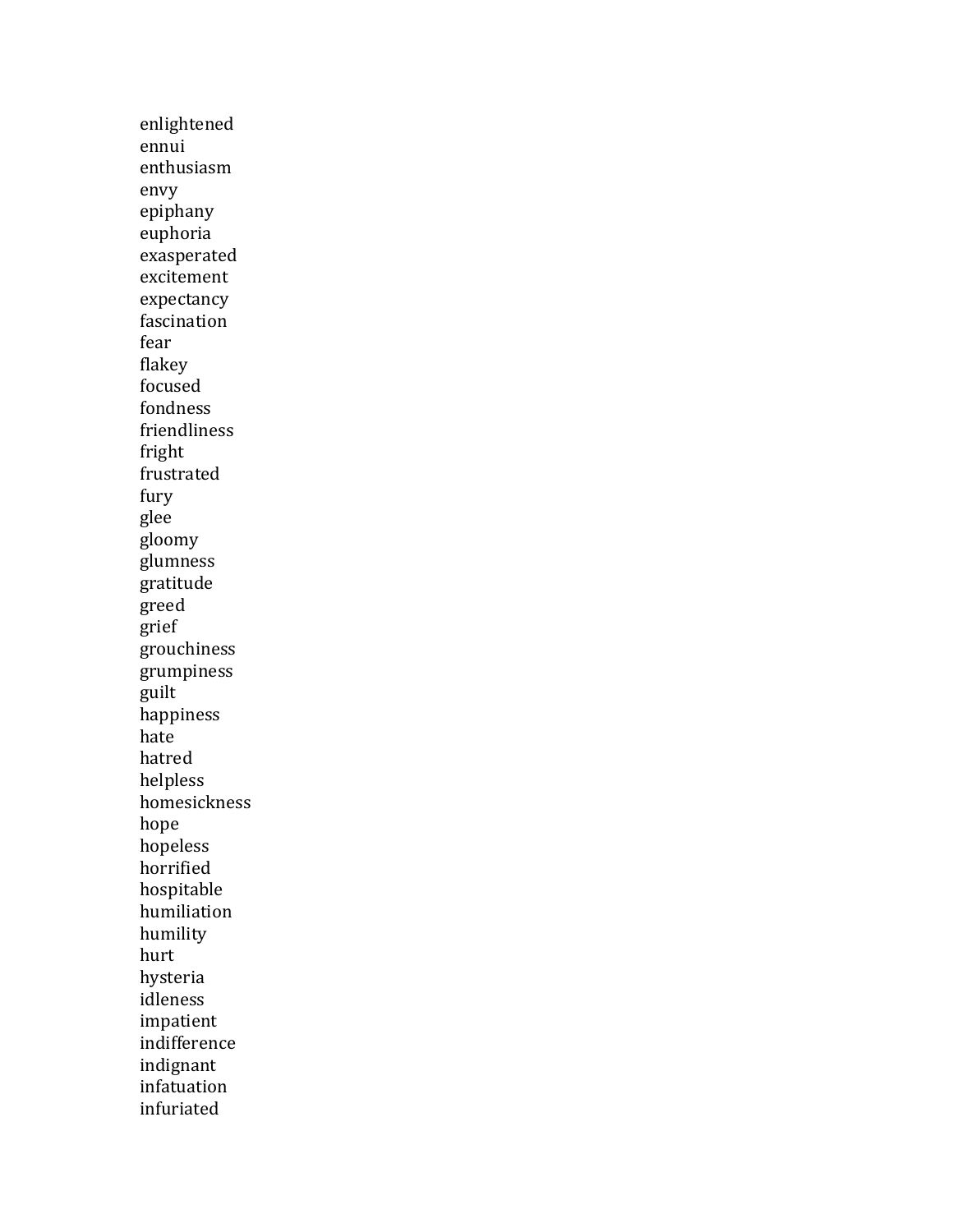insecurity insightful insulted interest intrigued irritated isolated jealousy joviality joy jubilation kind lazy liking loathing lonely longing loopy love lust mad melancholy miserable miserliness mixed up modesty moody mortified mystified nasty nauseated negative neglect nervous nostalgic numb obstinate offended optimistic outrage overwhelmed panicked paranoid passion patience pensiveness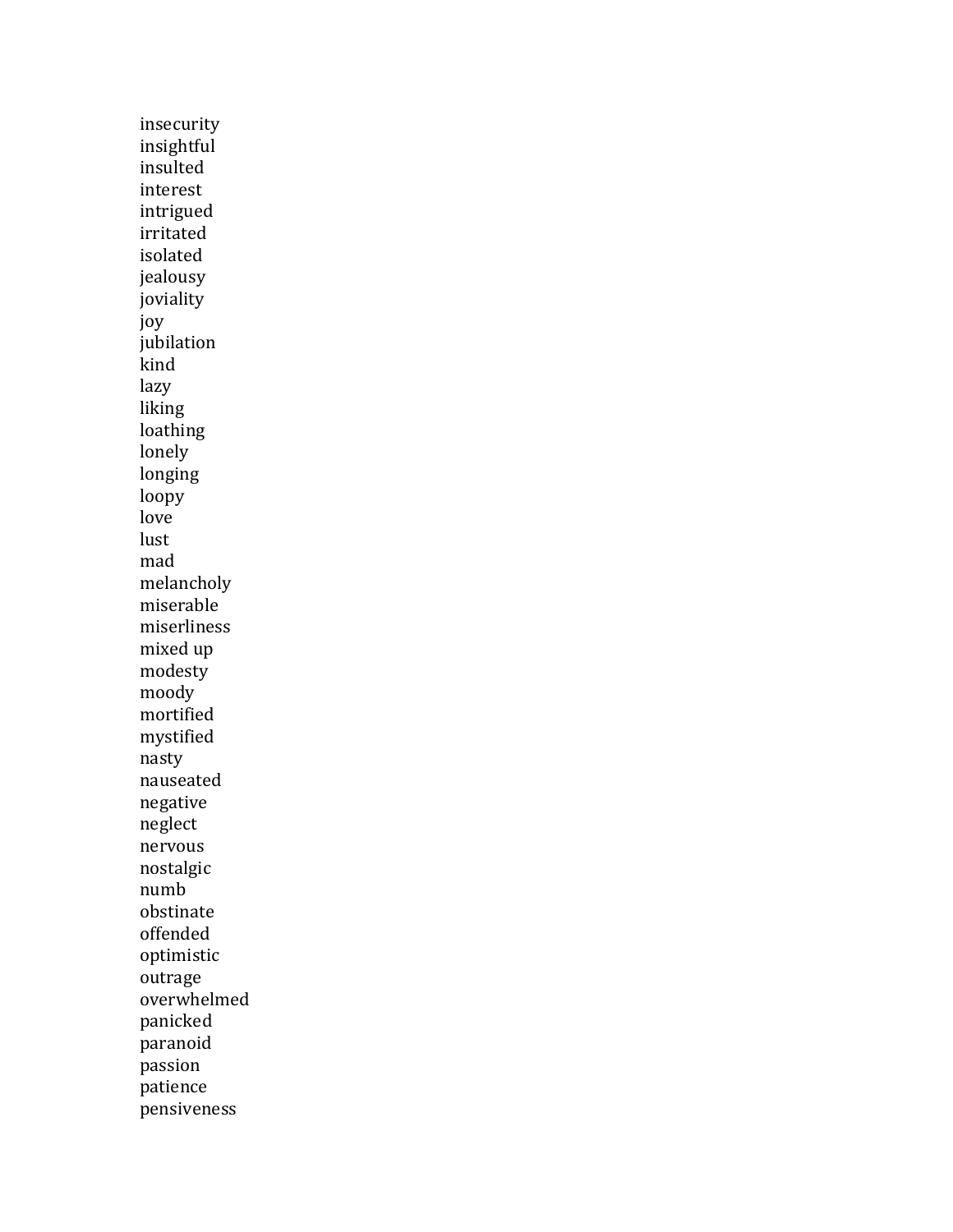perplexed persevering pessimism pity pleased pleasure politeness positive possessive powerless pride puzzled rage rash rattled regret rejected relaxed relieved reluctant remorse resentment resignation restlessness revulsion ruthless sadness satisfaction scared Schadenfreude scorn self-caring self-compassionate self-confident self-conscious Self-critical self-loathing self-motivated self-pity self-respecting self-understanding sentimentality serenity shame shameless shocked